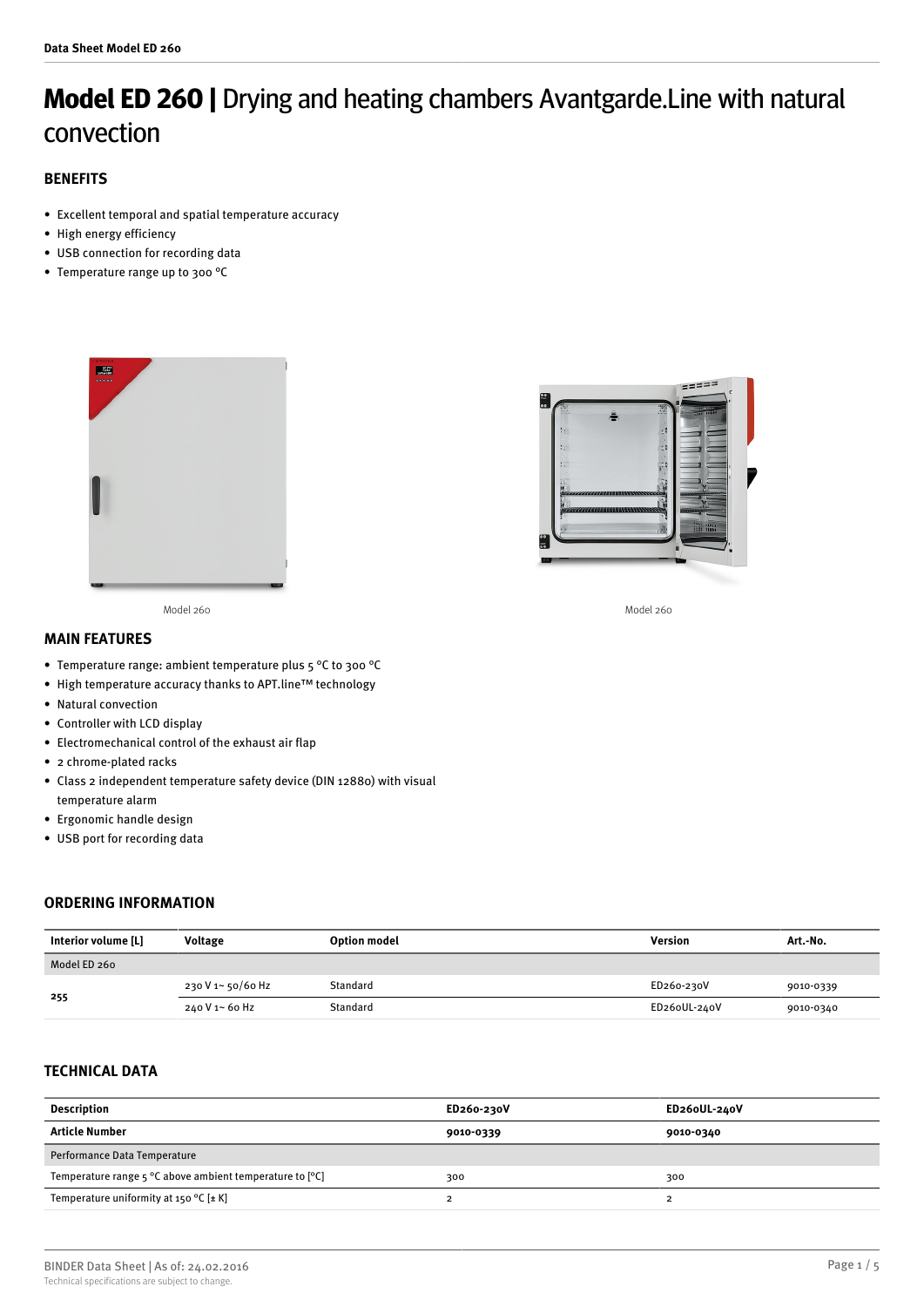#### **Data Sheet Model ED 260**

| <b>Description</b>                                       | ED260-230V   | ED26oUL-240V   |
|----------------------------------------------------------|--------------|----------------|
| <b>Article Number</b>                                    | 9010-0339    | 9010-0340      |
| Temperature fluctuation at 150 °C [± K]                  | 0.7          | 0.7            |
| Heating-up time to 150 °C [min]                          | 50           | 50             |
| Recovery time after 30 seconds door open at 150 °C [min] | 25           | 25             |
| <b>Electrical data</b>                                   |              |                |
| Rated Voltage [V]                                        | 230          | 240            |
| Power frequency [Hz]                                     | 50/60        | 60             |
| Nominal power [kW]                                       | 2.25         | 2.45           |
| Unit fuse [A]                                            | 12.5         | 16             |
| Phase (Nominal voltage)                                  | $1\sim$      | $1 -$          |
| <b>Measures - Outer dimensions</b>                       |              |                |
| Width net [mm]                                           | 810          | 810            |
| Height net [mm]                                          | 965          | 965            |
| Depth net [mm]                                           | 760          | 760            |
| Wall clearance back [mm]                                 | 160          | 160            |
| Wall clearance sidewise [mm]                             | 100          | 100            |
| <b>Measures - Doors</b>                                  |              |                |
| Unit doors                                               | $\mathbf 1$  | $\mathbf{1}$   |
| <b>Measures - Internal Dimensions</b>                    |              |                |
| Width [mm]                                               | 610          | 610            |
| Height [mm]                                              | 760          | 760            |
| Depth [mm]                                               | 550          | 550            |
| <b>Measures</b>                                          |              |                |
| Interior volume [L]                                      | 255          | 255            |
| Net weight of the unit (empty) [kg]                      | $\mathbf{o}$ | $\mathsf{o}\,$ |
| Load per rack [kg]                                       | 30           | 30             |
| Environment-specific data                                |              |                |
| Energy consumption at 150 °C                             | 0,39 kW      | 0,39 kW        |

# **OPTIONS AND ACCESSORIES**

| <b>Designation</b>                   | <b>Description</b>                                                    | $\star$           | Art.-No.  |
|--------------------------------------|-----------------------------------------------------------------------|-------------------|-----------|
|                                      | 10 mm, back                                                           | 01                | 8012-0390 |
|                                      | 10 mm, left                                                           | 01                | 8012-0388 |
|                                      | 10 mm, right                                                          | 01                | 8012-0387 |
|                                      | 10 mm, top                                                            | 01                | 8012-0386 |
|                                      | 30 mm, back                                                           | 01                | 8012-0540 |
| Access port with silicone<br>plug    | 30 mm, left                                                           | 01                | 8012-1018 |
|                                      | 30 mm, right                                                          | 01                | 8012-1017 |
|                                      | 30 mm, top                                                            | 01                | 8012-0539 |
|                                      | 50 mm, back                                                           | 01                | 8012-0546 |
|                                      | 50 mm, left                                                           | 01                | 8012-1022 |
|                                      | 50 mm, right                                                          | 01                | 8012-1021 |
|                                      | 50 mm, top                                                            | 01                | 8012-0545 |
|                                      | 100 mm, left                                                          | 01                | 8012-1030 |
|                                      | 100 mm, right                                                         | 01                | 8012-1031 |
|                                      | 100 mm, top                                                           | 01, 10            | 8012-1029 |
| Calibration certificate,<br>expanded | each measurement at additional measuring point or testing temperature | $\qquad \qquad -$ | 8012-0022 |

\* Notes › See last page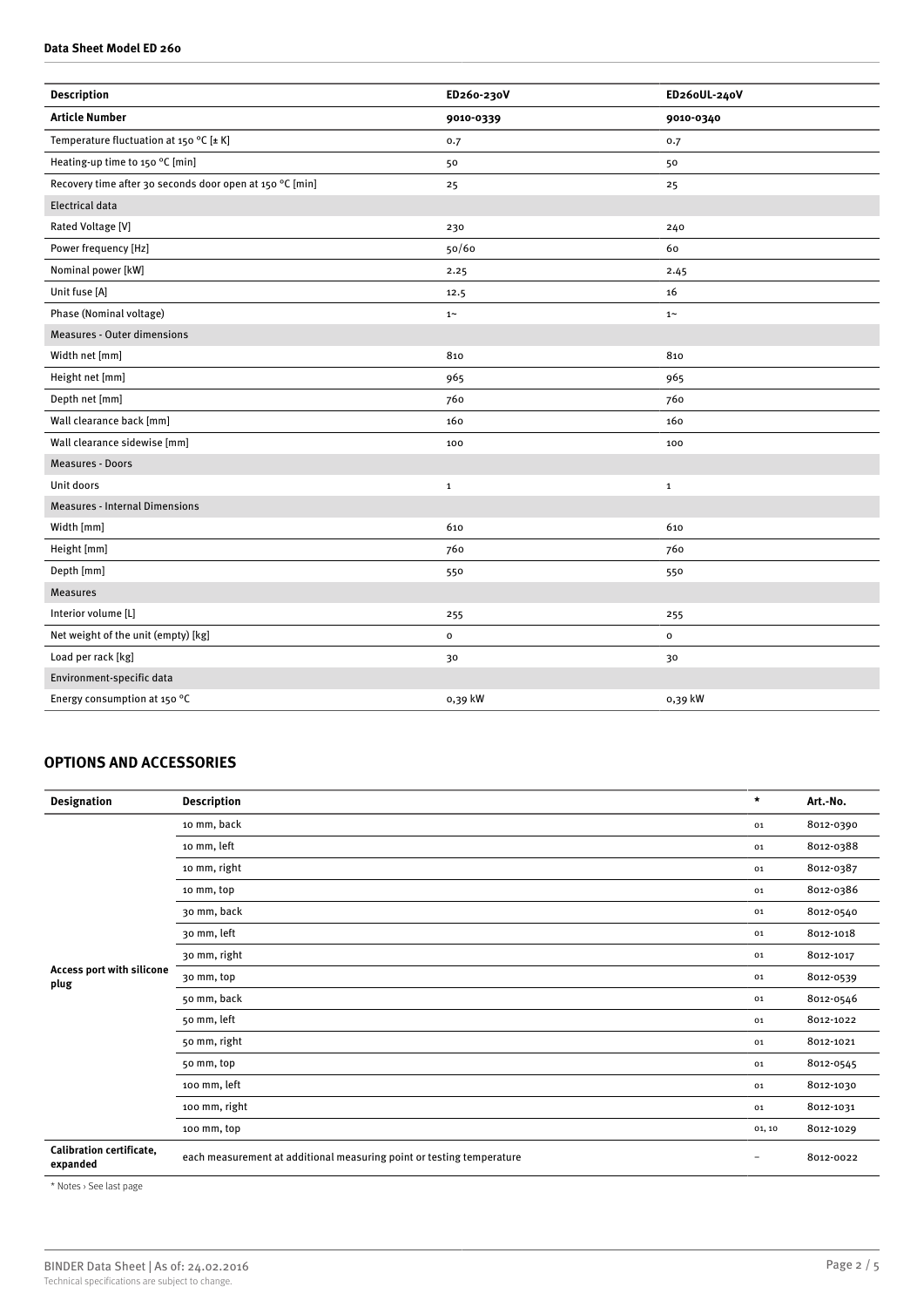| <b>Designation</b><br><b>Description</b><br>Art.-No.<br>for temperature, measurement in center of chamber at specified temperature<br>8012-0030<br>temperature measurement incl. certificate and 27 measuring points at specified temperature<br>$\overline{a}$<br>8012-0921<br><b>Calibration certificate,</b><br>temperature<br>temperature measurement incl. certificate, 15-18 measuring points at specified temperature<br>8012-0918<br>÷<br>temperature measurement incl. certificate, 9 measuring points at specified temperature<br>8012-0915<br>$\overline{\phantom{0}}$<br>Cart<br>stable cart, casters with locking brakes<br>$\overline{a}$<br>9051-0019<br>Class 3.1 independent<br>temperature safety<br>with visual alarm (DIN 12880)<br>8012-0985<br>04, 12<br>device<br>Real-time clock<br>Clock, battery-backed<br>$\overline{a}$<br>8012-0981<br>Data Logger Kit<br>T 350: temperature logging from o °C to 350 °C<br>8012-0714<br>19<br>Data Logger Kit,<br>LOG ANALYZE software kit, configuration and evaluation software for all BINDER Data Logger Kits (incl. USB data cable)<br>8012-0821<br>19<br>software<br>Door gasket<br>made of FKM, silicone-free<br>8012-1011<br>03<br>Door lock<br>lockable door handle<br>8012-1025<br><b>Ethernet interface</b><br>for communication software<br>$\overline{a}$<br>8012-0986<br>large<br>4022-0124<br>Instrument tray<br>small<br>$\overline{a}$<br>4022-0123<br>with 1x 15 W (not available in combiantion with interior socket)<br>Interior lighting<br>120 V option model<br>8012-0971<br>230 V option model<br>8012-0969<br>$\overline{\phantom{0}}$<br><b>Measurement of air</b><br>in accordance with ASTM D5374, definition and protocol according to ambient temperature<br>8012-0195<br>exchange rate<br><b>Overheating alarm</b><br>audible, can be switched off, adjustable limit on the independent temperature safety device<br>$\overline{\phantom{0}}$<br>8012-0979<br>pH-neutral detergent<br>$\overline{a}$<br>concentrated, for gentle remove of residual contaminants; 1 kg<br>1002-0016<br>chrome plated<br>6004-0177<br>Rack<br>stainless steel<br>6004-0161<br><b>Rubber pads</b><br>set of 4 anti-slip feet, for safe stacking of unit<br>10<br>8012-0001<br>Shelf, perforated<br>stainless steel<br>6004-0193<br>APT-COM™ communications software<br>version 2 to 3, GLP edition<br>19<br>9053-0016<br>version 3, BASIC edition<br>9053-0014<br>19<br><b>Software</b><br>version 3, GLP edition<br>9053-0015<br>19<br>version 3, STANDARD edition<br>9053-0013<br>19 |  |         |  |
|-------------------------------------------------------------------------------------------------------------------------------------------------------------------------------------------------------------------------------------------------------------------------------------------------------------------------------------------------------------------------------------------------------------------------------------------------------------------------------------------------------------------------------------------------------------------------------------------------------------------------------------------------------------------------------------------------------------------------------------------------------------------------------------------------------------------------------------------------------------------------------------------------------------------------------------------------------------------------------------------------------------------------------------------------------------------------------------------------------------------------------------------------------------------------------------------------------------------------------------------------------------------------------------------------------------------------------------------------------------------------------------------------------------------------------------------------------------------------------------------------------------------------------------------------------------------------------------------------------------------------------------------------------------------------------------------------------------------------------------------------------------------------------------------------------------------------------------------------------------------------------------------------------------------------------------------------------------------------------------------------------------------------------------------------------------------------------------------------------------------------------------------------------------------------------------------------------------------------------------------------------------------------------------------------------------------------------------------------------------------------------------------------------------------------------------------------------------------------------------------------------------------------------------------------------------------|--|---------|--|
|                                                                                                                                                                                                                                                                                                                                                                                                                                                                                                                                                                                                                                                                                                                                                                                                                                                                                                                                                                                                                                                                                                                                                                                                                                                                                                                                                                                                                                                                                                                                                                                                                                                                                                                                                                                                                                                                                                                                                                                                                                                                                                                                                                                                                                                                                                                                                                                                                                                                                                                                                                   |  | $\star$ |  |
|                                                                                                                                                                                                                                                                                                                                                                                                                                                                                                                                                                                                                                                                                                                                                                                                                                                                                                                                                                                                                                                                                                                                                                                                                                                                                                                                                                                                                                                                                                                                                                                                                                                                                                                                                                                                                                                                                                                                                                                                                                                                                                                                                                                                                                                                                                                                                                                                                                                                                                                                                                   |  |         |  |
|                                                                                                                                                                                                                                                                                                                                                                                                                                                                                                                                                                                                                                                                                                                                                                                                                                                                                                                                                                                                                                                                                                                                                                                                                                                                                                                                                                                                                                                                                                                                                                                                                                                                                                                                                                                                                                                                                                                                                                                                                                                                                                                                                                                                                                                                                                                                                                                                                                                                                                                                                                   |  |         |  |
|                                                                                                                                                                                                                                                                                                                                                                                                                                                                                                                                                                                                                                                                                                                                                                                                                                                                                                                                                                                                                                                                                                                                                                                                                                                                                                                                                                                                                                                                                                                                                                                                                                                                                                                                                                                                                                                                                                                                                                                                                                                                                                                                                                                                                                                                                                                                                                                                                                                                                                                                                                   |  |         |  |
|                                                                                                                                                                                                                                                                                                                                                                                                                                                                                                                                                                                                                                                                                                                                                                                                                                                                                                                                                                                                                                                                                                                                                                                                                                                                                                                                                                                                                                                                                                                                                                                                                                                                                                                                                                                                                                                                                                                                                                                                                                                                                                                                                                                                                                                                                                                                                                                                                                                                                                                                                                   |  |         |  |
|                                                                                                                                                                                                                                                                                                                                                                                                                                                                                                                                                                                                                                                                                                                                                                                                                                                                                                                                                                                                                                                                                                                                                                                                                                                                                                                                                                                                                                                                                                                                                                                                                                                                                                                                                                                                                                                                                                                                                                                                                                                                                                                                                                                                                                                                                                                                                                                                                                                                                                                                                                   |  |         |  |
|                                                                                                                                                                                                                                                                                                                                                                                                                                                                                                                                                                                                                                                                                                                                                                                                                                                                                                                                                                                                                                                                                                                                                                                                                                                                                                                                                                                                                                                                                                                                                                                                                                                                                                                                                                                                                                                                                                                                                                                                                                                                                                                                                                                                                                                                                                                                                                                                                                                                                                                                                                   |  |         |  |
|                                                                                                                                                                                                                                                                                                                                                                                                                                                                                                                                                                                                                                                                                                                                                                                                                                                                                                                                                                                                                                                                                                                                                                                                                                                                                                                                                                                                                                                                                                                                                                                                                                                                                                                                                                                                                                                                                                                                                                                                                                                                                                                                                                                                                                                                                                                                                                                                                                                                                                                                                                   |  |         |  |
|                                                                                                                                                                                                                                                                                                                                                                                                                                                                                                                                                                                                                                                                                                                                                                                                                                                                                                                                                                                                                                                                                                                                                                                                                                                                                                                                                                                                                                                                                                                                                                                                                                                                                                                                                                                                                                                                                                                                                                                                                                                                                                                                                                                                                                                                                                                                                                                                                                                                                                                                                                   |  |         |  |
|                                                                                                                                                                                                                                                                                                                                                                                                                                                                                                                                                                                                                                                                                                                                                                                                                                                                                                                                                                                                                                                                                                                                                                                                                                                                                                                                                                                                                                                                                                                                                                                                                                                                                                                                                                                                                                                                                                                                                                                                                                                                                                                                                                                                                                                                                                                                                                                                                                                                                                                                                                   |  |         |  |
|                                                                                                                                                                                                                                                                                                                                                                                                                                                                                                                                                                                                                                                                                                                                                                                                                                                                                                                                                                                                                                                                                                                                                                                                                                                                                                                                                                                                                                                                                                                                                                                                                                                                                                                                                                                                                                                                                                                                                                                                                                                                                                                                                                                                                                                                                                                                                                                                                                                                                                                                                                   |  |         |  |
|                                                                                                                                                                                                                                                                                                                                                                                                                                                                                                                                                                                                                                                                                                                                                                                                                                                                                                                                                                                                                                                                                                                                                                                                                                                                                                                                                                                                                                                                                                                                                                                                                                                                                                                                                                                                                                                                                                                                                                                                                                                                                                                                                                                                                                                                                                                                                                                                                                                                                                                                                                   |  |         |  |
|                                                                                                                                                                                                                                                                                                                                                                                                                                                                                                                                                                                                                                                                                                                                                                                                                                                                                                                                                                                                                                                                                                                                                                                                                                                                                                                                                                                                                                                                                                                                                                                                                                                                                                                                                                                                                                                                                                                                                                                                                                                                                                                                                                                                                                                                                                                                                                                                                                                                                                                                                                   |  |         |  |
|                                                                                                                                                                                                                                                                                                                                                                                                                                                                                                                                                                                                                                                                                                                                                                                                                                                                                                                                                                                                                                                                                                                                                                                                                                                                                                                                                                                                                                                                                                                                                                                                                                                                                                                                                                                                                                                                                                                                                                                                                                                                                                                                                                                                                                                                                                                                                                                                                                                                                                                                                                   |  |         |  |
|                                                                                                                                                                                                                                                                                                                                                                                                                                                                                                                                                                                                                                                                                                                                                                                                                                                                                                                                                                                                                                                                                                                                                                                                                                                                                                                                                                                                                                                                                                                                                                                                                                                                                                                                                                                                                                                                                                                                                                                                                                                                                                                                                                                                                                                                                                                                                                                                                                                                                                                                                                   |  |         |  |
|                                                                                                                                                                                                                                                                                                                                                                                                                                                                                                                                                                                                                                                                                                                                                                                                                                                                                                                                                                                                                                                                                                                                                                                                                                                                                                                                                                                                                                                                                                                                                                                                                                                                                                                                                                                                                                                                                                                                                                                                                                                                                                                                                                                                                                                                                                                                                                                                                                                                                                                                                                   |  |         |  |
|                                                                                                                                                                                                                                                                                                                                                                                                                                                                                                                                                                                                                                                                                                                                                                                                                                                                                                                                                                                                                                                                                                                                                                                                                                                                                                                                                                                                                                                                                                                                                                                                                                                                                                                                                                                                                                                                                                                                                                                                                                                                                                                                                                                                                                                                                                                                                                                                                                                                                                                                                                   |  |         |  |
|                                                                                                                                                                                                                                                                                                                                                                                                                                                                                                                                                                                                                                                                                                                                                                                                                                                                                                                                                                                                                                                                                                                                                                                                                                                                                                                                                                                                                                                                                                                                                                                                                                                                                                                                                                                                                                                                                                                                                                                                                                                                                                                                                                                                                                                                                                                                                                                                                                                                                                                                                                   |  |         |  |
|                                                                                                                                                                                                                                                                                                                                                                                                                                                                                                                                                                                                                                                                                                                                                                                                                                                                                                                                                                                                                                                                                                                                                                                                                                                                                                                                                                                                                                                                                                                                                                                                                                                                                                                                                                                                                                                                                                                                                                                                                                                                                                                                                                                                                                                                                                                                                                                                                                                                                                                                                                   |  |         |  |
|                                                                                                                                                                                                                                                                                                                                                                                                                                                                                                                                                                                                                                                                                                                                                                                                                                                                                                                                                                                                                                                                                                                                                                                                                                                                                                                                                                                                                                                                                                                                                                                                                                                                                                                                                                                                                                                                                                                                                                                                                                                                                                                                                                                                                                                                                                                                                                                                                                                                                                                                                                   |  |         |  |
|                                                                                                                                                                                                                                                                                                                                                                                                                                                                                                                                                                                                                                                                                                                                                                                                                                                                                                                                                                                                                                                                                                                                                                                                                                                                                                                                                                                                                                                                                                                                                                                                                                                                                                                                                                                                                                                                                                                                                                                                                                                                                                                                                                                                                                                                                                                                                                                                                                                                                                                                                                   |  |         |  |
|                                                                                                                                                                                                                                                                                                                                                                                                                                                                                                                                                                                                                                                                                                                                                                                                                                                                                                                                                                                                                                                                                                                                                                                                                                                                                                                                                                                                                                                                                                                                                                                                                                                                                                                                                                                                                                                                                                                                                                                                                                                                                                                                                                                                                                                                                                                                                                                                                                                                                                                                                                   |  |         |  |
|                                                                                                                                                                                                                                                                                                                                                                                                                                                                                                                                                                                                                                                                                                                                                                                                                                                                                                                                                                                                                                                                                                                                                                                                                                                                                                                                                                                                                                                                                                                                                                                                                                                                                                                                                                                                                                                                                                                                                                                                                                                                                                                                                                                                                                                                                                                                                                                                                                                                                                                                                                   |  |         |  |
|                                                                                                                                                                                                                                                                                                                                                                                                                                                                                                                                                                                                                                                                                                                                                                                                                                                                                                                                                                                                                                                                                                                                                                                                                                                                                                                                                                                                                                                                                                                                                                                                                                                                                                                                                                                                                                                                                                                                                                                                                                                                                                                                                                                                                                                                                                                                                                                                                                                                                                                                                                   |  |         |  |
|                                                                                                                                                                                                                                                                                                                                                                                                                                                                                                                                                                                                                                                                                                                                                                                                                                                                                                                                                                                                                                                                                                                                                                                                                                                                                                                                                                                                                                                                                                                                                                                                                                                                                                                                                                                                                                                                                                                                                                                                                                                                                                                                                                                                                                                                                                                                                                                                                                                                                                                                                                   |  |         |  |
|                                                                                                                                                                                                                                                                                                                                                                                                                                                                                                                                                                                                                                                                                                                                                                                                                                                                                                                                                                                                                                                                                                                                                                                                                                                                                                                                                                                                                                                                                                                                                                                                                                                                                                                                                                                                                                                                                                                                                                                                                                                                                                                                                                                                                                                                                                                                                                                                                                                                                                                                                                   |  |         |  |
|                                                                                                                                                                                                                                                                                                                                                                                                                                                                                                                                                                                                                                                                                                                                                                                                                                                                                                                                                                                                                                                                                                                                                                                                                                                                                                                                                                                                                                                                                                                                                                                                                                                                                                                                                                                                                                                                                                                                                                                                                                                                                                                                                                                                                                                                                                                                                                                                                                                                                                                                                                   |  |         |  |
|                                                                                                                                                                                                                                                                                                                                                                                                                                                                                                                                                                                                                                                                                                                                                                                                                                                                                                                                                                                                                                                                                                                                                                                                                                                                                                                                                                                                                                                                                                                                                                                                                                                                                                                                                                                                                                                                                                                                                                                                                                                                                                                                                                                                                                                                                                                                                                                                                                                                                                                                                                   |  |         |  |
|                                                                                                                                                                                                                                                                                                                                                                                                                                                                                                                                                                                                                                                                                                                                                                                                                                                                                                                                                                                                                                                                                                                                                                                                                                                                                                                                                                                                                                                                                                                                                                                                                                                                                                                                                                                                                                                                                                                                                                                                                                                                                                                                                                                                                                                                                                                                                                                                                                                                                                                                                                   |  |         |  |
|                                                                                                                                                                                                                                                                                                                                                                                                                                                                                                                                                                                                                                                                                                                                                                                                                                                                                                                                                                                                                                                                                                                                                                                                                                                                                                                                                                                                                                                                                                                                                                                                                                                                                                                                                                                                                                                                                                                                                                                                                                                                                                                                                                                                                                                                                                                                                                                                                                                                                                                                                                   |  |         |  |
| APT-COM™ communications software, price: for free                                                                                                                                                                                                                                                                                                                                                                                                                                                                                                                                                                                                                                                                                                                                                                                                                                                                                                                                                                                                                                                                                                                                                                                                                                                                                                                                                                                                                                                                                                                                                                                                                                                                                                                                                                                                                                                                                                                                                                                                                                                                                                                                                                                                                                                                                                                                                                                                                                                                                                                 |  |         |  |
| version 3, GLP DEMO Edition<br>9053-0008<br>19                                                                                                                                                                                                                                                                                                                                                                                                                                                                                                                                                                                                                                                                                                                                                                                                                                                                                                                                                                                                                                                                                                                                                                                                                                                                                                                                                                                                                                                                                                                                                                                                                                                                                                                                                                                                                                                                                                                                                                                                                                                                                                                                                                                                                                                                                                                                                                                                                                                                                                                    |  |         |  |
| <b>Viewing window</b><br>viewing window in door<br>8012-0977<br>$\equiv$                                                                                                                                                                                                                                                                                                                                                                                                                                                                                                                                                                                                                                                                                                                                                                                                                                                                                                                                                                                                                                                                                                                                                                                                                                                                                                                                                                                                                                                                                                                                                                                                                                                                                                                                                                                                                                                                                                                                                                                                                                                                                                                                                                                                                                                                                                                                                                                                                                                                                          |  |         |  |

\* Notes › See last page

# **SERVICES**

| <b>Designation</b>               | <b>Description</b>                                                                       | $\star$           | Art.-No. |
|----------------------------------|------------------------------------------------------------------------------------------|-------------------|----------|
| Installation services            |                                                                                          |                   |          |
| Installation                     | and set up of unit at operating location, connect to existing connections                | 13, 18            | DL100100 |
| Instruction                      | unit function instructions for operation and programming of the controller               | 18                | DL100400 |
| Preventive maintenance           |                                                                                          |                   |          |
| Preventive maintenance           | Executive of equipment inspection according to maintenance plan                          | 14, 18            | DL200200 |
| <b>Calibration services</b>      |                                                                                          |                   |          |
| Calibration temperature          | including certificate, one measuring point in center of chamber at specified temperature | 14, 16, 17,<br>18 | DL300101 |
| Measurement of air exchange rate | including certificate (in accordance with ASTM D5374)                                    | 14, 16, 17,<br>18 | DL330000 |

\* Notes › See last page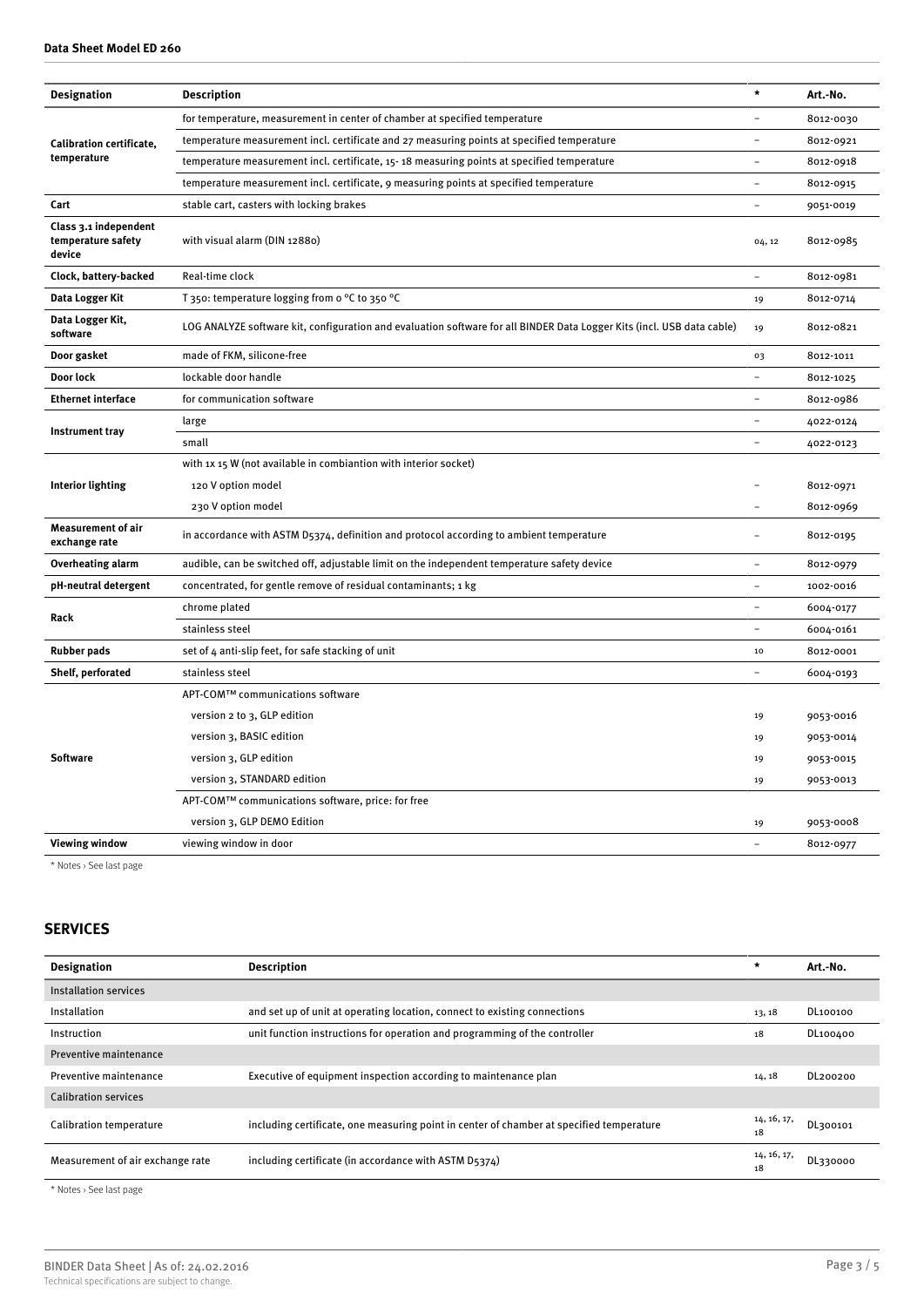#### **Data Sheet Model ED 260**

| <b>Designation</b>                             | <b>Description</b>                                                                                                                                             | $\star$           | Art.-No.  |
|------------------------------------------------|----------------------------------------------------------------------------------------------------------------------------------------------------------------|-------------------|-----------|
| Temperature measurement 18<br>measuring points | including certificate, 18 measuring points at specified temperature                                                                                            | 14, 16, 17,<br>18 | DL300118  |
| Temperature measurement 27<br>measuring points | including certificate, 27 measuring points at specified temperature                                                                                            | 14, 16, 17,<br>18 | DL300127  |
| Temperature measurement 9<br>measuring points  | including certificate, 9 measuring points at specified temperature                                                                                             | 14, 16, 17,<br>18 | DL300109  |
| <b>Validation services</b>                     |                                                                                                                                                                |                   |           |
| Execution of IQ/OQ                             | in accordance with qualification folder                                                                                                                        | 15, 18, 20        | DL400100  |
| Execution of IQ/OQ/PQ                          | in accordance with customer's requirement, price: on request                                                                                                   | 15, 18            | DL440500  |
| Oualification folder IO/OO                     | supporting documents for validation performed by customer, consisting of: IQ/OQ checklists, unit<br>schematics, QM certificate in accordance with ISO 9001     | 15, 18, 20        | 8012-0761 |
| Qualification folder IQ/OQ/PQ                  | supporting documents for validation performed by customer, in accordance with customer's<br>requirement, extension of Qualification folder IQ/OQ by chapter PQ | 15, 18            | 8012-0942 |
| <b>Warranty service</b>                        |                                                                                                                                                                |                   |           |
| Extension of the warranty from 2 to 3<br>years | beginning with the date of delivery, wearing parts are not included                                                                                            |                   | DL002041  |
| Extension of the warranty from 2 to 5<br>years | beginning with the date of delivery, wearing parts are not included                                                                                            |                   | DL002042  |

\* Notes › See last page